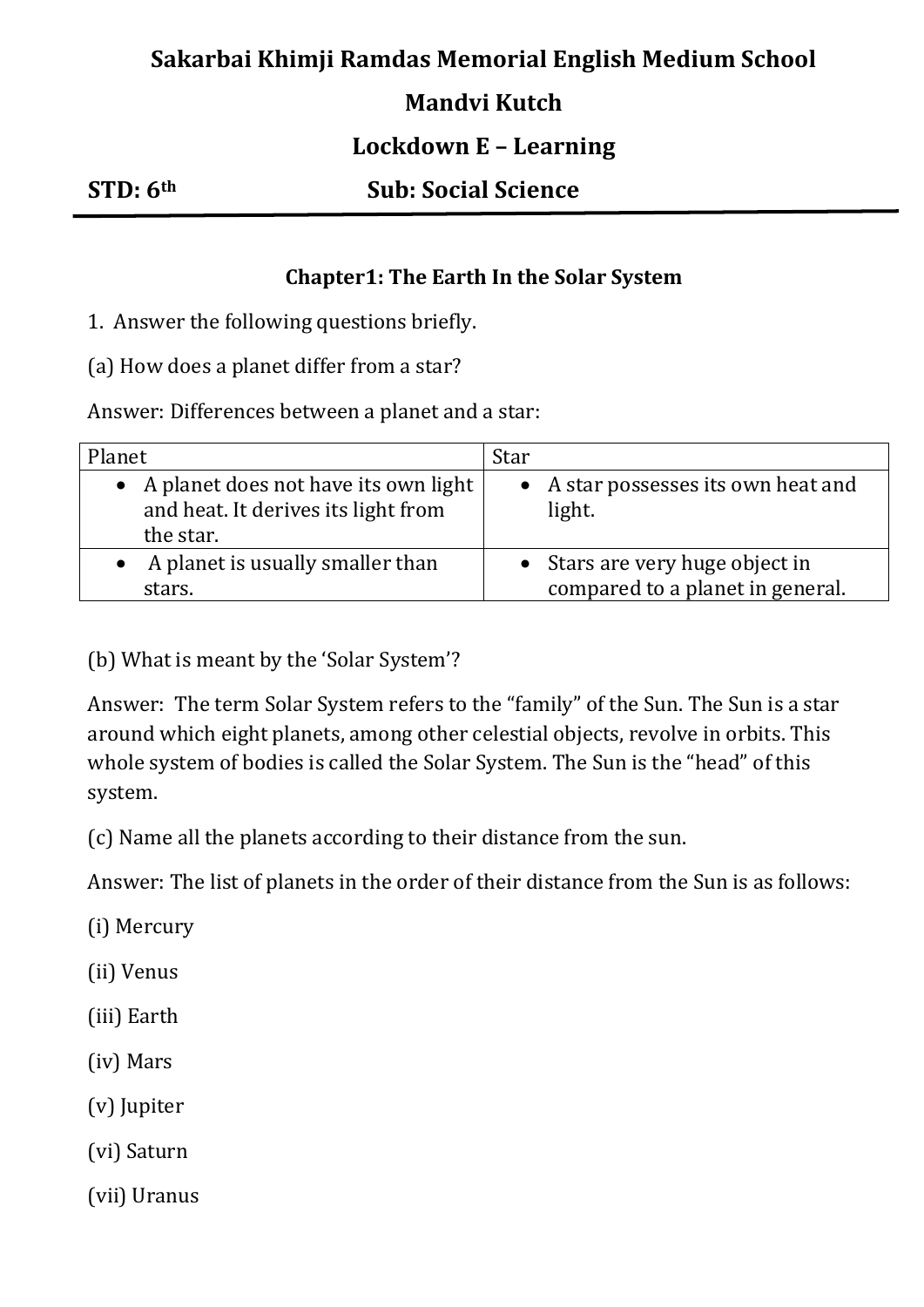(viii) Neptune

(d) Why is the Earth called a unique planet?

Answer: The Earth is regarded as a unique planet because of the following reasons:

(i) It is the only planet known to support life. It has oxygen and water present in proportions that allow life to thrive.

(ii) It also has a temperature range that supports life.

(iii) The proportion of water present is about two-thirds of the surface of earth when compared to land.

(e) Why do we see only one side of the moon always?

Answer: One revolution of the moon around the earth takes about 27 days. Incidentally, the moon's rotation about its own axis also takes nearly the same time. One day of the moon is equal to 27 Earth days. So only one side of the moon can be seen from the earth.

(f) What is the Universe?

Answer: The Universe is the largest unit in which we live. It is a collection of galaxies. There is only one Universe, and everything that exists, exists in this Universe itself.

# **2. Tick the correct answer.**

(a) The planet known as the "Earth's Twin" is

(i) Jupiter

(ii) Saturn

(iii) Venus.

(b) Which is the third nearest planet to the sun?

(i) Venus

(ii) Earth

(iii) Mercury.

(c) All the planets move around the sun in a

(i) Circular path

(ii) Rectangular path